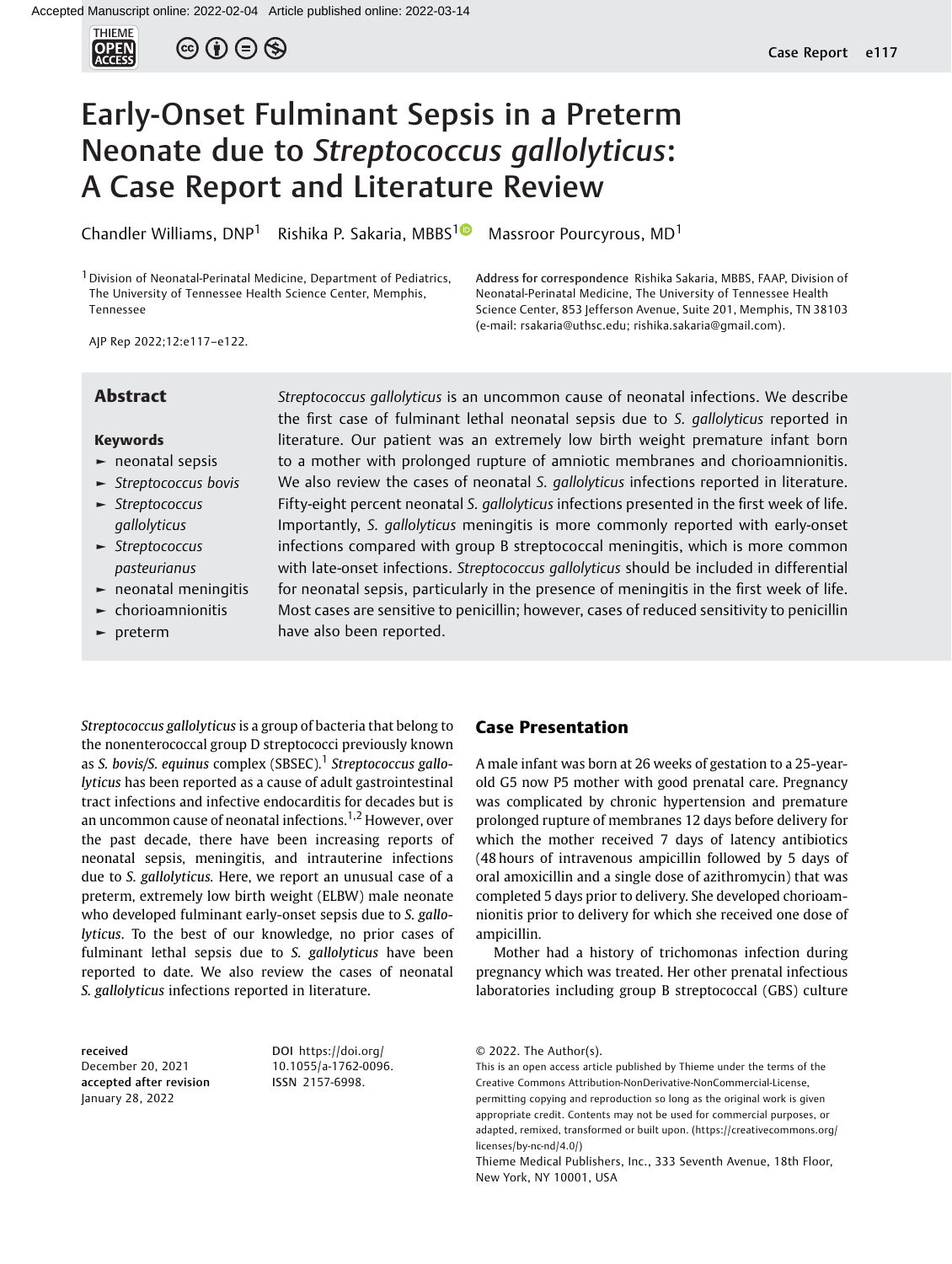were negative. The infant was born via spontaneous vaginal delivery with a birth weight of 950 g. In the delivery room, the infant required positive pressure ventilation and intubation. APGAR scores were 6, 3, and 4 at 1, 5, and 10 minutes, respectively. The infant was then admitted to the neonatal intensive care unit (NICU).

The infant's arterial cord blood gas pH was 6.96 with a  $pCO<sub>2</sub>$  of 76 mm Hg and a base excess of  $-15.9$  mmol/L. His venous cord blood gas pH was 7.17 with a  $pCO<sub>2</sub>$  of 42 mm Hg and a base excess of  $-12.7$  mmol/L.

The infant had mixed metabolic and respiratory acidosis on admission (pH 6.9) and required high ventilator support. The respiratory acidosis improved with ventilator adjustments and surfactant administration; however, he had persistent metabolic acidosis. He also had leukopenia (white blood cell count  $1.5 \times 10^3/\text{mm}^3$ ), thrombocytopenia (platelet count was  $89 \times 10^3/\text{mm}^3$ ), and an elevated C-reactive protein level of 21.1 mg/L. Blood culture was sent on admission and the infant was prescribed ampicillin and gentamicin.

Around 4.5 hours of life, the infant became hypotensive and rapidly deteriorated despite fluid resuscitation and receiving pressors (dopamine and dobutamine). A repeat blood culture and tracheal aspirate were obtained, but the infant died at 5.5 hours of life after he remained unresponsive to resuscitative efforts.

Parents declined an autopsy. Both blood cultures resulted positive for gram-positive cocci within 12 hours of incubation, which were further identified as S. gallolyticus using MALDI-TOF (matrix-assisted laser desorption/ionization time-of-flight) biotyper. Unfortunately, genotyping was not possible in our laboratory, and hence, we were unable to further classify this pathogen. The tracheal aspirate culture was negative. Placental pathology confirmed acute chorioamnionitis of the fetal membranes.

# **Discussion**

This is the first case of S. gallolyticus in an ELBW infant leading to fulminant sepsis. Streptococcus gallolyticus has been often used interchangeably with S. bovis in literature.<sup>2</sup> Over the years, SBSEC has undergone numerous taxonomical changes. Based on their ability to ferment mannitol, S. bovis has been classified in the older literature into two biotypes, mannitol-fermenting biotype I and mannitol nonfermenting biotype II. Biotype II has been divided further into subtypes 1 and 2 based on starch and bile-esculin hydrolysis and trehalose acidification. $1,3-5$  The most recent taxonomic classification uses genetic methodology to classify SBSEC into four species S. gallolyticus (further divided into subsp. gallolyticus, pasteurianus, and macedonicus), S. alactolyticus, S. infantarius (divided into subsp. infantarius and coli), and S. equinus.<sup>1,3-5</sup>  $\blacktriangleright$  **Fig. 1** shows a simplified taxonomical classification of S. bovis.



Fig. 1 Taxonomical classification of S. bovis: This figure shows the correlation between the previously used biochemical/phenotypic classification and the new genetic classification of nonenterococcal group D Streptococcus. Reconstructed based on the description by Dekker and Lau,<sup>1</sup> Schlegel et al,<sup>4</sup> and Jans et al.<sup>5</sup> #Methods used for analysis include MALDI-TOF (proteomic-based), 16s rRNA, sodA, and groEL sequencing (single-gene-based) and/or whole genome sequencing.<sup>1,5</sup> \*Streptococcus equinus and S. macedonicus likely belong to biotype II/1 based on phenotypic data.<sup>5</sup> \*\*Phenotypic data for S. alactolyticus is variable, and hence, biotypic classification is not possible.<sup>5</sup> BE, bile-esculin; MALDI-TOF, matrix-assisted laser desorption/ionization time-of-flight; SBSEC, Streptococcus bovis/Streptococcus equinus complex; SG, Streptococcus gallolyticus; subsp., subspecies.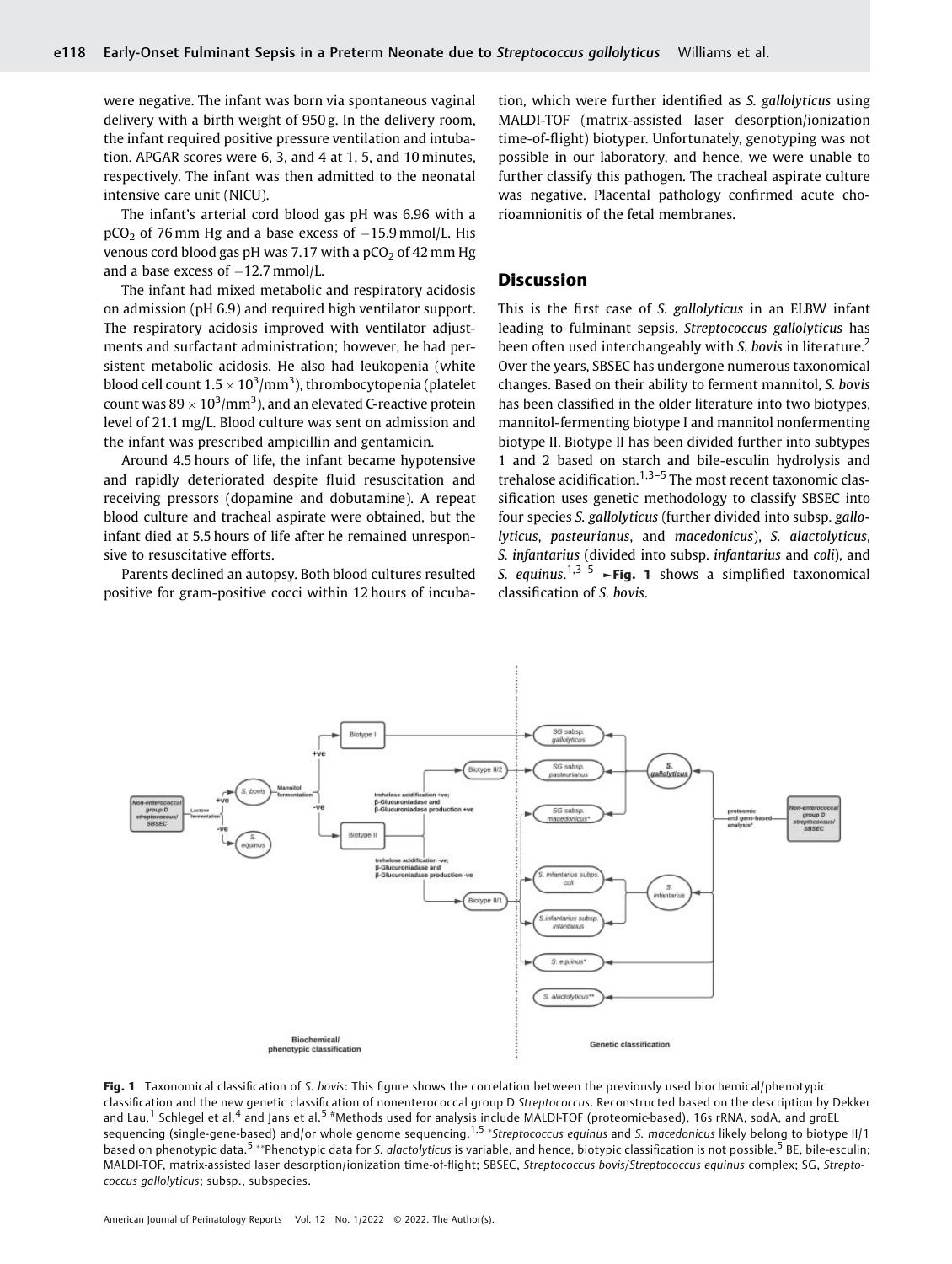Streptococcus gallolyticus is prevalent in the bowel flora in humans. In adults, S. gallolyticus subsp. gallolyticus is commonly associated with infective endocarditis, bacteremia, gastrointestinal infections including hepatobiliary infections, and colon cancer.<sup>1–3</sup> Streptococcus pasteurianus has been commonly associated with meningitis.<sup>1</sup> Although uncommon, S. gallolyticus subsp. gallolyticus and S. pasteurianus have emerged as important causes of neonatal sepsis in recent years. Streptococcus gallolyticus subsp. macedonicus has not been associated with infections in humans.

Streptococcus infantarius has been associated with noncolonic cancers and is an uncommon cause of adult sepsis.<sup>1</sup> Only two cases of neonatal infections with S. infantarius subsp. coli(also known as S. lutetiensis) have been reported in literature.<sup>6</sup>

To review the cases of neonatal invasive S. gallolyticus infections reported in the English literature, we performed a MEDLINE search and found 66 cases of neonates ( $\leq$  28 days old) reported to be infected by S. bovis. Twenty-nine cases were classified only as S. bovis and four cases as S. bovis biotype II. Infections with S. pasteurianus (S. bovis biotype II/2) has been much more commonly reported compared with that with S. infantarius (S. bovis biotype II/1) in both neonates and adults, thus making it likely that the cases without further identification beyond S. bovis/S. bovis biotype II belong to the S. gallolyticus species. However, due to lack of certainty, these cases ( $n = 33$ ) were not included in this review. Of the remaining 33 cases, two cases were reported as S. lutetiensis infection and one case as S. alactolyticus infection and hence were also not included. We analyzed the remaining 30 cases of neonatal S. gallolyticus infections reported in literature before November 30, 2021, and the present case  $(n=31)$  ( $\neg$ Table 1).<sup>2,7–21</sup> Of the 30 cases reported in literature, only 10 cases were reported from the United States.<sup>10,13,14,21</sup>

Fifty-eight percent of the patients presented during the first week of life. There was a slightly higher incidence of earlyonset ( $\leq 6$  days) ( $n = 17$ ; 55%) and late-onset infections ( $> 6$  days) ( $n = 14$ ; 45%) due S. gallolyticus. Gestational age was unknown for one infant and 12 of 30 (40%) infants were premature (gestational age 26–36 weeks). Presenting symptoms included respiratory distress, apnea, metabolic acidosis, fever, lethargy, abdominal distension, loose stools, congestion, poor feeding, and seizures. In five cases, further identification beyond S. gallolyticus was not performed. When classification was available, S. pasteurianus was more common than S. gallolyticus subsp. gallolyticus (25 vs. 1).

Meningitis was reported in 19 patients (18 due to S. pasteurianus and 1 due to S. gallolyticus subsp. gallolyticus). Hede et  $al<sup>13</sup>$  hypothesized that S. gallolyticus infection in neonates follows the pattern of early- and late-onset GBS diseases. However, unlike GBS infection, S. gallolyticus infection was associated with a higher rate of meningitis (63%), and early-onset S. gallolyticus infection was more likely to be associated with meningitis compared with late-onset infection (76 vs.  $43\%$ ).<sup>22</sup> Meningitis was more commonly reported in term neonates (16 of 18; 89%) compared with preterm neonates (2 of 12; 17%).

In one patient, bacteremia was associated with infective endocarditis, and in another patient with liver abscess.<sup>2,18</sup> Park et al<sup>15</sup> reported a case of urinary tract infection due to S. pasteurianus in the absence of pyuria.

Most patients were treated with a penicillin and/or a third-generation cephalosporin and the duration of antimicrobial therapy ranged from 7 days to 8 weeks (median: 14 days; average: 15 days). Although all patients had a severe clinical course, most patients had a favorable outcome. All patients, except this case, survived the acute infection. One patient had to be rehospitalized 2 weeks postdischarge due to partially treated meningitis but had no long-term neurological sequalae.<sup>15</sup> Only one patient with meningitis was reported to have long-term neurological deficits.<sup>13</sup>

This is the first reported case of fulminant lethal sepsis due to S. gallolyticus. Our patient was an ELBW preterm infant with history of prolonged rupture of amniotic membranes (12 days) and acute chorioamnionitis which may have resulted in the particularly severe course in this case.

The exact route of S. gallolyticus infection in neonates remains uncertain. It is presumed that like GBS, S. gallolyticus infection occurs either vertically via transvaginal transmission or postnatal horizontal transmission.<sup>13</sup> Fikar and Levy<sup>23</sup> reported positive rectal and vaginal cultures from the patient's mother 2 weeks following the onset of symptoms in a neonate with S. bovis meningitis. In another report, mother of the infant with S. pasteurianus meningitis grew Escherichia coli and Group D Streptococcus in the urine culture collected on fourth postpartum day.<sup>12</sup> A case of intrapartum infection and postpartum bacteremia without neonatal infection has also been reported.<sup>24</sup> Floret et al<sup>9</sup> and Saegeman et al<sup>16</sup> reported clusters of neonatal infections due to S. pasteurianus in their respective NICUs, likely due to horizontal transmission from health care workers. In one case series, one of the four patients had history of maternal contact with chicken who died 1 week prior to patient's birth; however, postmortem testing of chickens was not performed.<sup>10</sup>

Similar to GBS, S. gallolyticus is often sensitive to penicillin; however, cases with reduced susceptibility to penicillin have been reported including two cases of neonatal meningitis due to S. pasteurianus.<sup>3,8,10</sup> This organism is also susceptible to aminoglycosides, cephalosporin, and vancomycin, and high rates of resistance to quinolones, macrolides, and tetracyclines have been reported.<sup>3</sup>

# Conclusion

Streptococcus gallolyticus must be considered an important differential for neonatal sepsis particularly, in the presence of meningitis in the first week of life when maternal GBS is negative. Appropriate identification and classification of the organism are important to further understand the epidemiology of neonatal infections due to S. gallolyticus. Culture sensitivity should be performed to determine appropriate antibiotic for treatment due to the increasing rates of reduced susceptibility to penicillin. Although no mortality was reported in previous cases of neonatal S. gallolyticus infections, this case shows that S. gallolyticus in ELBW infants may be lethal.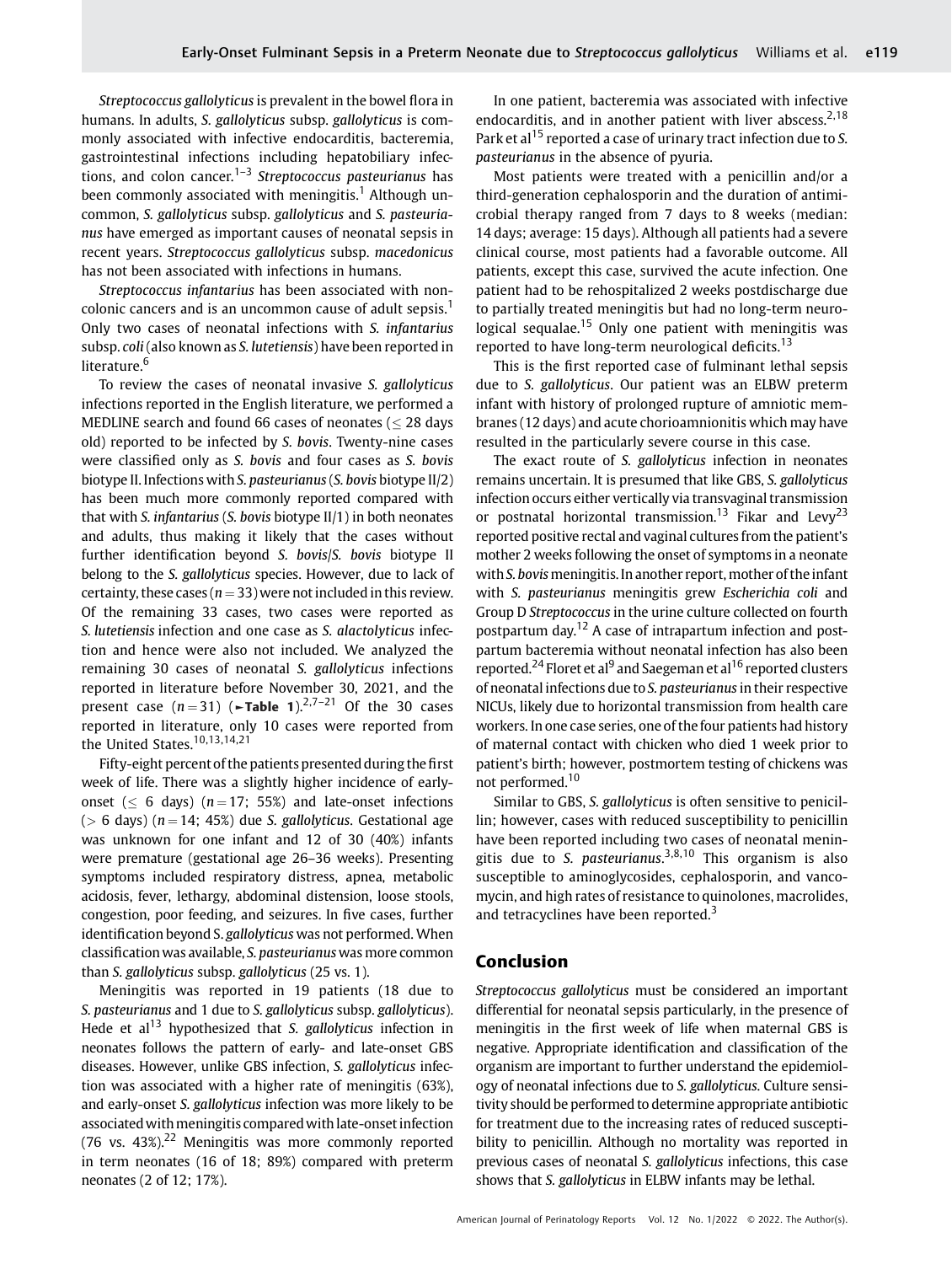| Reference                                      | reported<br>Number<br>of pts | Birthweight<br>(kg)      | GA (wk)               | Delivery type | presentation<br>Age of             | Organism                  | Clinical symptoms                                                                                                                                               | Sites organism<br>isolated from    | Diagnosis                                                                 | Final antibiotic<br>therapy course                                                                            | Final disposition                                                                                                         |
|------------------------------------------------|------------------------------|--------------------------|-----------------------|---------------|------------------------------------|---------------------------|-----------------------------------------------------------------------------------------------------------------------------------------------------------------|------------------------------------|---------------------------------------------------------------------------|---------------------------------------------------------------------------------------------------------------|---------------------------------------------------------------------------------------------------------------------------|
| Gavin et al $(2003)$<br>$21$                   |                              | 3.925                    | Term                  | Vaginal       | $\mathbf \sigma$<br>$\sim$         | pasteurianus<br>SG subsp. | Fever, seizures                                                                                                                                                 | $Block + CSF$                      | Bacteremia,<br>meningitis                                                 | Penicillin G × 14 d                                                                                           | Survived                                                                                                                  |
| Onoyama et al $(2009)^7$                       |                              | 3.19                     | Term                  | Vaginal       | $\frac{d}{4}$                      | pasteurianus<br>SG subsp. | Fever, decreased<br>activity                                                                                                                                    | $Block + CSF$                      | Bacteremia,<br>meningitis                                                 | Cefotaxime × 14 d                                                                                             | Survived                                                                                                                  |
| Khan $(2009)^8$                                |                              | Not reported             | reported<br>$\rm Net$ | Not reported  | ᠊ᢦ<br>$\sim$                       | pasteurianus<br>SG subsp. | Apnea, lethargy                                                                                                                                                 | $Block + CSF$                      | Bacteremia,<br>meningitis                                                 | Δ<br>gentamicin $\times$ 14<br>Penicillin and                                                                 | Survived                                                                                                                  |
| Floret et al (2010) <sup>9</sup>               | $\mathring{\mathbb{P}}$      | Not reported             | Preterm               | Not reported  | $13 - 56d$                         | pasteurianus<br>SG subsp. | distension and diarrhea<br>including abdominal<br>symptoms in all pts<br>Gastrointestinal                                                                       | Blood                              | Bacteremia                                                                | Cefotaxime $\times$ 10 d                                                                                      | Survived                                                                                                                  |
| Klatte et al. $(2012)$                         | 4                            | Not reported             | Term                  | Vaginal       | $2 - 13d$                          | pasteurianus<br>SG subsp. | Pt 3: lethargy, seizures<br>Pt 4: fever, congestion,<br>increased sleepiness<br>Pt 2: fever, seizures<br>respiratory distress,<br>Pt 1: congestion,<br>lethargy | CSF in all pts<br>Blood in pts 2-4 | Meningitis: all pts<br>Bacteremia: pts 2-<br>4                            | Cefotaxime × 14-16 d<br>Pts 2 and 3: ampicillin<br>Pts 1 and4:<br>14-16 d                                     | Survived                                                                                                                  |
| Nagamatsu et al<br>(2012) <sup>11</sup>        | $\overline{ }$               | 3.092                    | $\overline{4}$        | Vaginal       | $\mathbf \sigma$<br>${}^{\circ}$   | SG subsp.<br>pasteurianus | decreased oral intake<br>Seizures, fever,<br>inconsolability,                                                                                                   | CSF                                | Meningitis                                                                | betamipron × 20 d<br>panipenem/<br>Ampicillin,                                                                | Survived                                                                                                                  |
| Thatrimontrichai<br>et al (2012) <sup>12</sup> |                              | 3.188                    | $\overline{3}9$       | Vaginal       | Δ<br>$\sim$                        | pasteurianus<br>SG subsp. | Fever, lethargy, poor<br>oral intake, bulging<br>fontanelle                                                                                                     | CSF                                | Meningitis                                                                | Cefotaxime × 14 d                                                                                             | Survived                                                                                                                  |
| Hede et al (2015)<br>13                        | 2 (twins)                    | Pt 1: 2.12<br>Pt 2: 1.47 | $32$                  | C-section     | 3 wk                               | SG subsp.<br>pasteurianus | distress, poor feeding,<br>irritability, respiratory<br>loose stools, seizures<br>Pt 2: respiratory<br>Pt 1: lethargy,<br>distress                              | Pt 1: blood + CSF<br>Pt 2: blood   | Meningitis in both<br>Bacteremia in pt 2<br>Sepsis in pt 1<br>pts         | Ampicillin × 10-20 d                                                                                          | Both pts survived, but<br>pt 1 was reported to<br>neurologic deficits<br>have long-term                                   |
| Kennedy et al<br>$(2015)^{14}$                 |                              | 3.05                     | 57                    | Vaginal       | ᢦ<br>4                             | gallolyticus<br>SG subsp. | Fever, lethargy,<br>irritability.                                                                                                                               | $Block + CSF$                      | Bacteremia and<br>meningitis                                              | Ampicillin × 14 d                                                                                             | Survived                                                                                                                  |
| Park et al (2015) <sup>15</sup>                |                              | 3.6                      | 38                    | Vaginal       | 28 d                               | SG subsp.<br>pasteurianus | Fever, lethargy                                                                                                                                                 | $CSF + blood + urine$              | Meningitis, UTI,<br>bacteremia                                            | Δ<br>Ampicillin<br>+ cefotaxime × 21                                                                          | later due to fever and<br>seizures, requiring 31<br>rehospitalized 2 wk<br>additional d of<br>Survived, but<br>ampicillin |
| Saegeman et al<br>(2016) <sup>16</sup>         | $\overline{ }$               | Not reported             | 30                    | Not reported  | $\mathbf \sigma$<br>$\overline{a}$ | pasteurianus<br>SG subsp. | Sepsis                                                                                                                                                          | Blood                              | Sepsis                                                                    | Penicillin, duration<br>unknown                                                                               | Survived                                                                                                                  |
| Yamamura et al $(2018)^{17}$                   |                              | 3.68                     | Term                  | Vaginal       | p<br>27                            | pasteurianus<br>SG subsp. | Fever, lethargy,<br>irritability, cold<br>extremities                                                                                                           | $Block + C5F$                      | Sepsis, meningitis                                                        | Ampicillin x 22 d                                                                                             | Survived                                                                                                                  |
| Nguyen et al<br>(2019) <sup>18</sup>           | $\sim$                       | $3.25 - 4.19$            | $39 - 40$             | Vaginal       | < 24 h                             | SG subsp.<br>Pasteurianus | Pt 1: respiratory<br>Pt 2: respiratory<br>distress, sepsis<br>distress                                                                                          | Blood                              | endocarditis,<br>Pt 1: sepsis,<br>meningitis<br>Pt 2: sepsis<br>infective | J<br>Pt 1: cefepime $\times$ 28<br>$clindamycin \times 14d$<br>gentamicin $\times$ 14 d<br>Pt 2: cefepime and | Survived                                                                                                                  |

Table 1 Summary of the neonatal cases of Streptococcus gallolyticus reported in literature

Table 1 Summary of the neonatal cases of Streptococcus gallolyticus reported in literature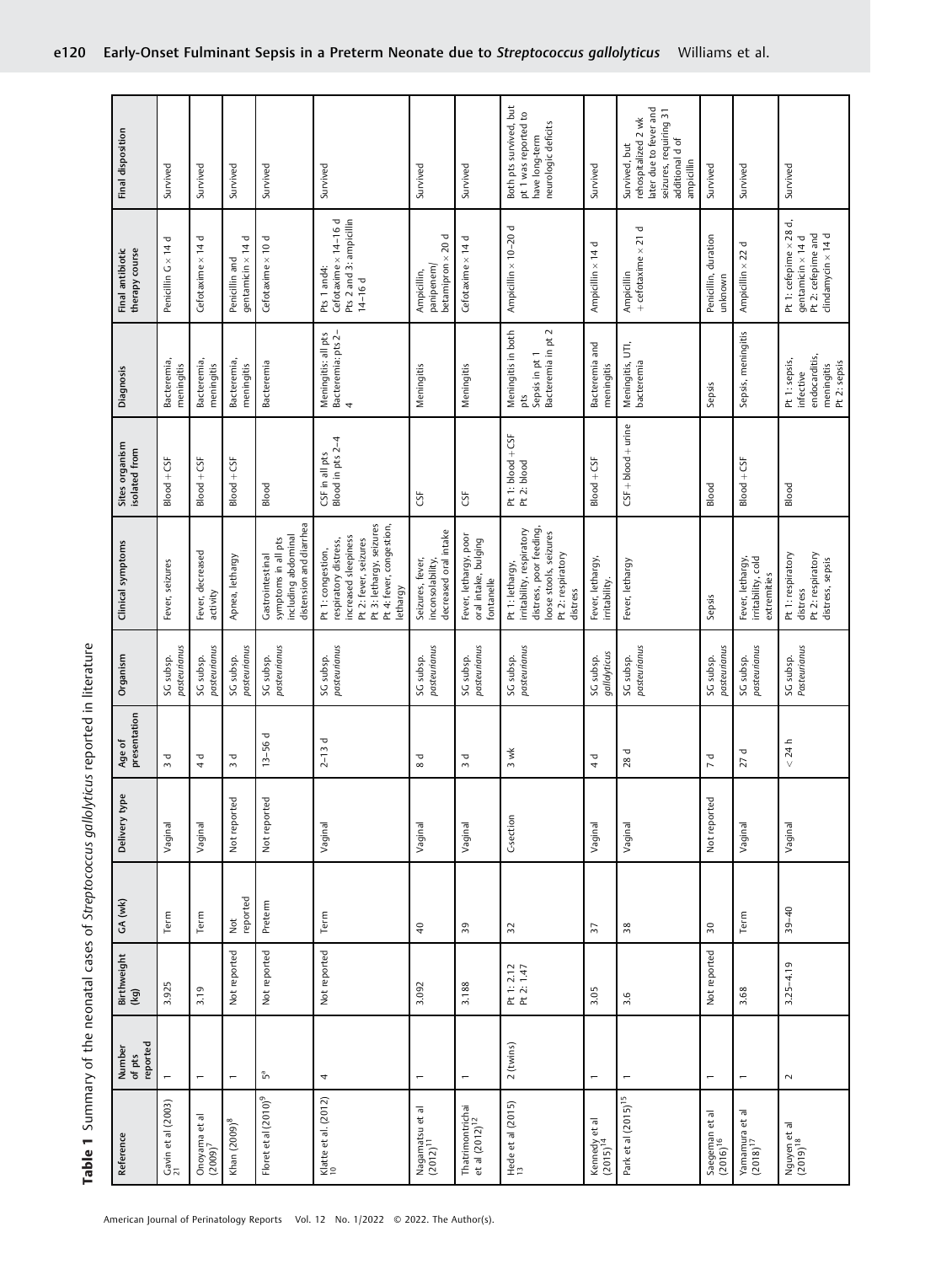| Reference                                            | reported<br>Number<br>of pts | <b>Birthweight</b><br>(ex) | GA (wk)                    | Delivery type                                   | presentation<br>Age of | Organism                  | Clinical symptoms                                                                                                                                                                                           | Sites organism<br>isolated from                 | <b>Diagnosis</b>                              | Final antibiotic<br>therapy course                    | Final disposition |
|------------------------------------------------------|------------------------------|----------------------------|----------------------------|-------------------------------------------------|------------------------|---------------------------|-------------------------------------------------------------------------------------------------------------------------------------------------------------------------------------------------------------|-------------------------------------------------|-----------------------------------------------|-------------------------------------------------------|-------------------|
| Chen et al $(2021)^{19}$                             | 3 were twins)<br>3 (pt 2 and | 1.86-2.58                  | Pts 2 and 3: 37<br>Pt 1:35 | Pts 2 and 3: not<br>Pt 1: C-section<br>reported | $2-5d$                 | Pasteurianus<br>SG subsp. | Pts 2 and 3: fever,<br>desaturation<br>desaturation<br>Pt 1: apnea,<br>tachypnea,                                                                                                                           | Pt 2: blood + CSF<br>Pt 1: blood<br>Pt 3: blood | Sepsis, meningitis                            | + cefotaxime<br>Ampicillin<br>$\times$ 14 d           | Survived          |
| Geetha et al<br>$(2021)^2$                           |                              | 3.77                       | 36                         | Vaginal                                         | < 24 h                 | pasteurianus<br>SG subsp. | Respiratory distress,<br>sepsis                                                                                                                                                                             | Blood                                           | Liver abscess,<br>sepsis                      | coamoxiclav for 3 wk<br>Cefotaxime $\times$ 5 wk,     | Survived          |
| Sim et al $(2021)^{20}$                              |                              | $1.81 - 3.37$              | Pts 1-3: term;<br>Pt 4:34  | Pts 1-3: vaginal<br>Pt 4: C-section             | $1-23d$                | Š                         | Pts 1 and 2: respiratory<br>lethargy/poor feeding<br>Pts 2-4: fever<br>Pts 3 and 4:<br>distress                                                                                                             | Pts 1 and 2: CSF<br>Pts 1-4: blood              | Meningitis: pts 1<br>Sepsis: all pts<br>and 2 | vancomycin × 7-14 d<br>clindamycin, or<br>Ampicillin, | Survived          |
| This case                                            |                              | 0.95                       | 26                         | Vaginal                                         | < 24 h                 | Š                         | Respiratory distress,<br>sepsis                                                                                                                                                                             | Blood                                           | Sepsis                                        | n/a                                                   | Died at 5h        |
| "Exact number of neonates ( $\leq$ 28 days) unknown. |                              |                            |                            |                                                 |                        |                           | Abbreviations: CSF, cerebrospinal fluid; GA, gestational age; GBS, group B Streptococcus; pt, patient; S., Streptococcus; SG, Streptococcus gollolyticus; subsp., subspecies; UTI, urinary tract infection. |                                                 |                                               |                                                       |                   |

<sup>a</sup>Exact number of neonates ( $\leq$  28 days) unknown.

Conflict of Interest None declared.

## References

- 1 Dekker JP, Lau AF. An update on the Streptococcus bovis group: classification, identification, and disease associations. J Clin Microbiol 2016;54(07):1694–1699
- 2 Geetha O, Cherie C, Natalie TWH, Merchant K, Chien CM, Chandran S. Streptococcus gallolyticus subspecies pasteurianus causing early onset neonatal sepsis complicated by solitary liver abscess in a preterm infant. Access Microbiol 2021;3(03):000200
- 3 Pompilio A, Di Bonaventura G, Gherardi G. An overview on Streptococcus bovis/Streptococcus equinus complex isolates: identification to the species/subspecies level and antibiotic resistance. Int J Mol Sci 2019;20(03):480
- 4 Schlegel L, Grimont F, Ageron E, Grimont PAD, Bouvet A. Reappraisal of the taxonomy of the Streptococcus bovis/Streptococcus equinus complex and related species: description of Streptococcus gallolyticus subsp. gallolyticus subsp. nov., S. gallolyticus subsp. macedonicus subsp. nov. and S. gallolyticus subsp. pasteurianus subsp. nov. Int J Syst Evol Microbiol 2003;53(Pt 3):631–645
- 5 Jans C, Meile L, Lacroix C, Stevens MJ. Genomics, evolution, and molecular epidemiology of the Streptococcus bovis/Streptococcus equinus complex (SBSEC). Infect Genet Evol 2015;33:419–436
- 6 Yu AT, Shapiro K, Beneri CA, Wilks-Gallo LS. Streptococcus lutetiensis neonatal meningitis with empyema. Access Microbiol 2021;3(09):000264
- 7 Onoyama S, Ogata R, Wada A, Saito M, Okada K, Harada T. Neonatal bacterial meningitis caused by Streptococcus gallolyticus subsp. pasteurianus. J Med Microbiol 2009;58(Pt 9):1252–1254
- 8 Khan A. Relative penicillin resistance in Streptococcus bovis. A case of neonatal meningitis. J Paediatr Child Health 2009;45(7- 8):474–475
- 9 Floret N, Bailly P, Thouverez M, et al. A cluster of bloodstream infections caused by Streptococcus gallolyticus subspecies pasteurianus that involved 5 preterm neonates in a university hospital during a 2-month period. Infect Control Hosp Epidemiol 2010;31(02):194–196
- 10 Klatte JM, Clarridge JE III, Bratcher D, Selvarangan R. A longitudinal case series description of meningitis due to Streptococcus gallolyticus subsp. pasteurianus in infants. J Clin Microbiol 2012; 50(01):57–60
- 11 Nagamatsu M, Takagi T, Ohyanagi T, et al. Neonatal meningitis caused by Streptococcus gallolyticus subsp. pasteurianus. J Infect Chemother 2012;18(02):265–268
- 12 Thatrimontrichai A, Chanvitan P, Janjindamai W, Dissaneevate S, Maneenil G. Early onset neonatal bacterial meningitis caused by Streptococcus gallolyticus subsp. pasteurianus. Southeast Asian J Trop Med Public Health 2012;43(01):145–151
- 13 Hede SV, Olarte L, Chandramohan L, Kaplan SL, Hulten KG. Streptococcus gallolyticus subsp. pasteurianus infection in twin infants. J Clin Microbiol 2015;53(04):1419–1422
- 14 Kennedy GJ, Kavanagh KL, Kashimawo LA, Cripe PJ, Steele RW. An unlikely cause of neonatal sepsis. Clin Pediatr (Phila) 2015;54 (10):1017–1020
- 15 Park JW, Eun SH, Kim EC, Seong MW, Kim YK. Neonatal invasive Streptococcus gallolyticus subsp. pasteurianus infection with delayed central nervous system complications. Korean J Pediatr 2015;58(01):33–36
- 16 Saegeman V, Cossey V, Loens K, Schuermans A, Glaser P. Streptococcus Gallolyticus subsp. pasteurianus infection in a neonatal intensive care unit. Pediatr Infect Dis J 2016;35(11):1272–1275
- 17 Yamamura Y, Mihara Y, Nakatani K, Nishiguchi T, Ikebe T. Unexpected ventriculitis complication of neonatal meningitis caused by Streptococcus gallolyticus subsp. pasteurianus: a case report. Jpn J Infect Dis 2018;71(01):68–71